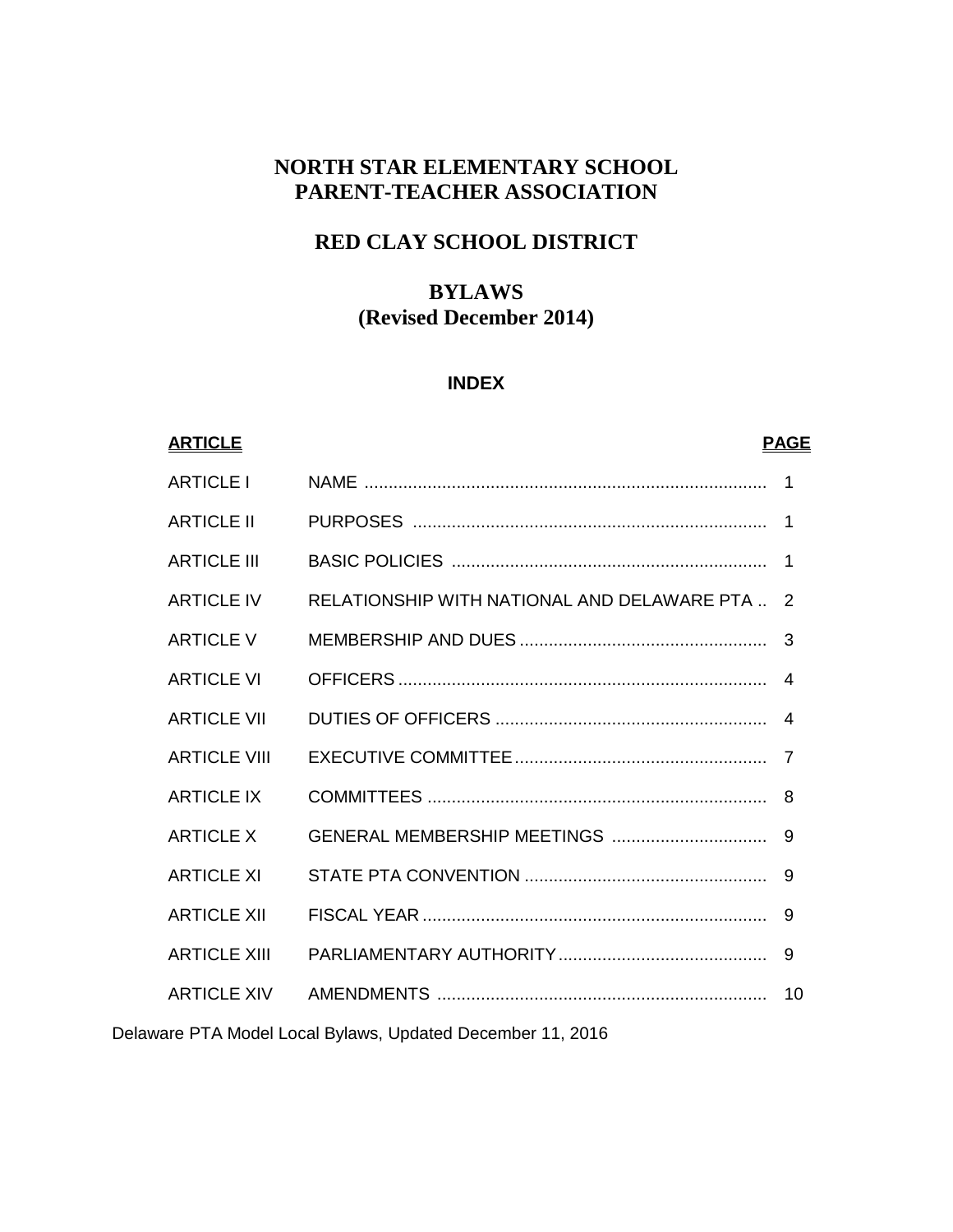## **Article I—Name**

The name of this organization is the North Star Elementary Parents and Teacher Association (PTA), Hockessin, Delaware. It is a local PTA organized under the authority of Delaware Congress of Parents and Teachers, Inc. (Delaware PTA), a branch of National Congress of Parents and Teachers (National PTA).

## **Article II—Purposes**

**Section 1**. The purposes of the PTA are:

- a. To promote the welfare of children and youth in home, school, places of worship, and throughout the community;
- b. To raise the standards of home life;
- c. To advocate for laws that further the education, physical and mental health, welfare, and 19 safety of children and youth;
- d. To promote the collaboration and engagement of families and educators in the education of children and youth;
- e. To engage the public in united efforts to secure the physical, mental, emotional, spiritual, and social well-being of all children and youth; and
- f. To advocate for fiscal responsibility regarding public tax dollars in public education funding

**Section 2**. The purposes of the PTA are promoted through an advocacy and educational program directed toward parents, teachers, and the general public; developed through conferences, committees, projects, and programs; and governed and qualified by the basic policies set forth in Article III.

**Section 3**. The organization is organized exclusively for the charitable, scientific, literary, or educational purposes within the meaning of Section 501(c) (3) of the Internal Revenue Code or corresponding section of any future federal tax code (hereinafter referred to as "Internal Revenue Code").

## **Article III—Basic Policies**

The following are basic policies of the North Star Elementary PTA:

- a. The organization shall be noncommercial, nonsectarian, and nonpartisan.
- b. The association shall work with the schools and community to provide quality education for all children and youth, and shall seek to participate in the decision-making process.
- c. The organization or members in their official capacities shall not, directly or indirectly, participate or intervene (in any way, including the publishing or distributing of statements) in any political campaign on behalf of, or in opposition to, any candidate for public office; or devote more than an insubstantial part of its activities to attempting to influence legislation by propaganda or otherwise.
- d. The organization shall work with the districts and school to provide quality education for all children and youth and shall be informed and participate in the decision making process establishing education policy, recognizing the legal responsibility to make decisions has been delegated by the people to all educational and legislative authorities.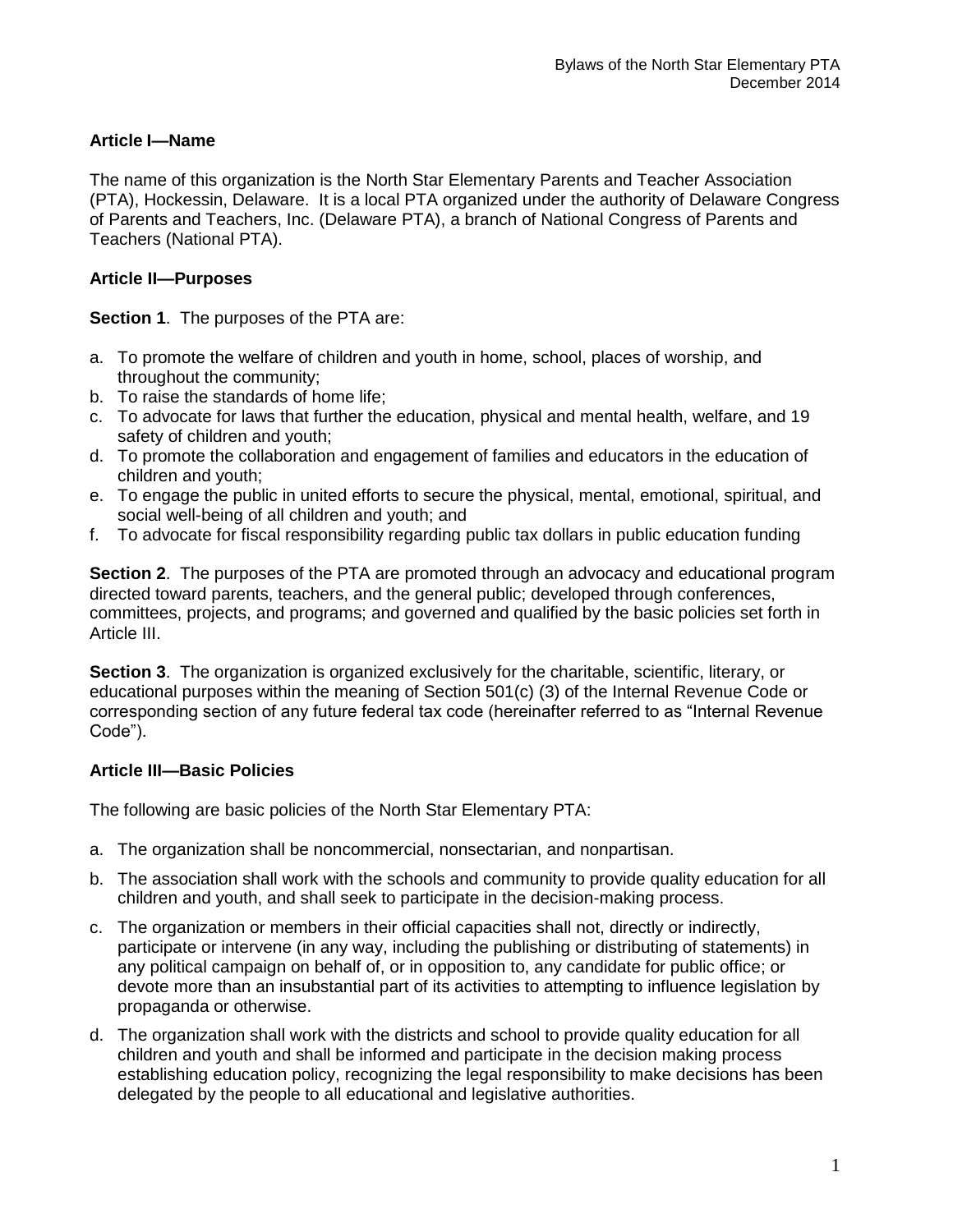- e. No part of the net earnings of the organization shall inure to the benefit of, or be distributable to its members, directors, trustees, officers, or other private individuals except that the organization shall be authorized and empowered to pay reasonable compensation for services rendered and to make payments and distributions in furtherance of the purposes set forth in Article II hereof.
- f. Notwithstanding any other provision of these articles, the organization shall not carry on any other activities not permitted to be carried on (i) by an organization exempt from federal income tax under Section 501(c) (3) of the Internal Revenue Code or (ii) by an organization, contributions to which are deductible under Section 170(c) (2) of the Internal Revenue Code.
- g. Upon the dissolution of a local unit PTA unit in Delaware, after paying or adequately providing for the debts and obligations of the unit, the remaining financial assets will be turned over to the Delaware PTA. The Delaware PTA Executive Committee will set aside the funds for possible reinstatement of the dissolving unit. If said unit is not reinstated as a PTA unit within 18 months of the date of dissolution, the Delaware PTA Executive Committee may use the funds for the benefit of the remaining PTA units in the same region that the dissolved PTA unit was located in. The dissolving PTA unit will also file a final 990 with the IRS, marked as final, and provide the state association with proof of filing. All additional assets and materials shall be turned over to the state association.

In compliance with the State of Delaware Non Profit laws, dissolving local units are required to

- Contact current accounts associated with their EIN and close them immediately. This includes accounts with other organizations such as Box Tops, General Mills, Target, Kohl's, etc. that make use of the PTA name or EIN number.
- Per IRS requirements, file a final 990-N form. Per IRS instructions, be sure to answer "YES" to the question "Has your organization terminated or gone out of business?" You must include a completed Schedule N (*Liquidation, Termination, Dissolution, or Significant Disposition of Assets*), as well as copies of your certificate of dissolution.
- The directors must file a certificate of dissolution with Delaware's Secretary of State in accordance with Section 275 of the DGCL. The certificate must state the name of the corporation, the date the dissolution was authorized, and the names and addresses of all directors. The certificate should also confirm that all members, if applicable, have agreed to the dissolution.
- The new parent group may be subject to taxation on all revenue/income unless and until they apply for their own EIN with the IRS.
- All remaining physical assets, such as equipment or supplies, will need to be turned over to the Delaware PTA, as is required by state law as directed by the Delaware PTA Uniform Bylaws for Local Units which contain specific instructions on the disbursement of any assets of a local PTA at the time it is dissolved.
- PTA® is a registered service mark of the National PTA, registration number 808987, issued May 24, 1966. This registration issued by the federal government may not be used by organizations that are not affiliated with the National Congress of Parents and Teachers or the Delaware PTA. All dissolving units must cease using the PTA name and/or logo immediately on any of organization materials or websites affiliated with the dissolving group.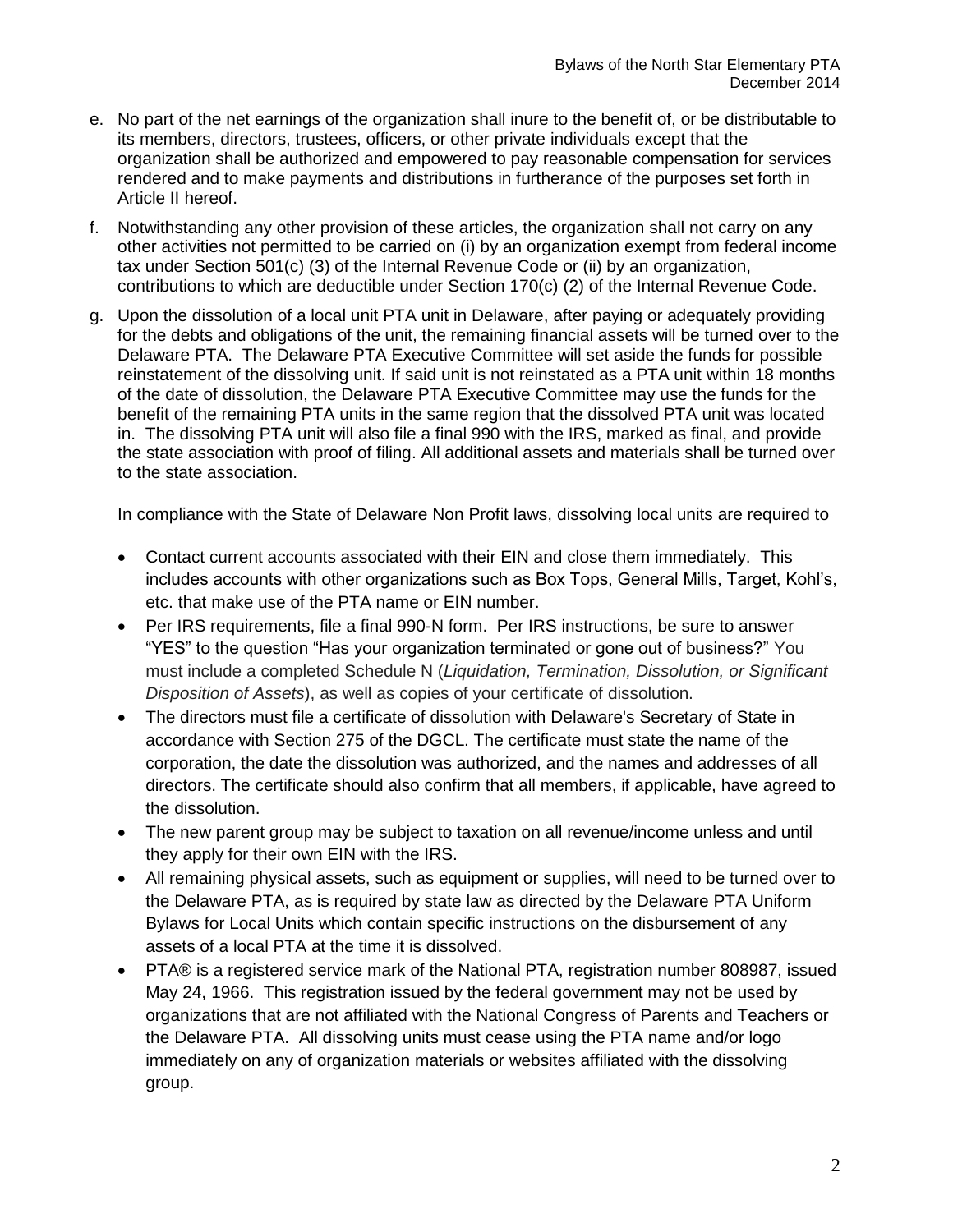h. Theft in a local unit is defined as the intentional misuse, misappropriation and/or mismanagement of local unit funds that results in personal financial gain.

Fraud is defined as the intentional misrepresentation, wrongful or criminal deception intended to result in personal or financial gain. Under- reporting membership is an example of fraud.

Upon notification, confirmation or suspicion of theft or fraud, North Star PTA shall notify Delaware PTA. Delaware PTA will provide information and guidance to ensure proper steps are taken to:

- Report theft/fraud to the local authorities
- Report theft/fraud to applicable insurance company
- Provide additional training and guidance to the local unit on treasury and other management issues.
- Upon request of the local unit, assist with PR in the school and school community
- Provide local unit with quidance on obtaining an independent audit

## **Article IV—Relationship with National PTA and Delaware PTA**

**Section 1.** This local PTA shall be organized and chartered under the authority of the Delaware PTA in the area in which this local PTA functions, in conformity with such rules and regulations, as the Delaware PTA may in its bylaws prescribe. The Delaware PTA shall issue to this local PTA an appropriate charter evidencing the due organization and good standing of this local PTA. **(State may establish their own "good standing" policy)**

A local PTA in good standing is one that

- a. Adheres to the purposes and basic policies of the PTA;
- b. Remits the state and national portion of the dues through the Delaware PTA by scheduled deadlines;
- c. Reports officers and contact information by deadline set and advertised by Delaware PTA;
- d. Annually files a copy of the IRS reporting form; audit report, final budget for the most recently completed school year, and a copy of the annual financial report to the Delaware PTA;
- e. Local unit officers participate in training offered by Delaware PTA or Councils;
- f. Sends delegates to the Delaware Annual Convention;
- g. Has bylaws approved every five (5) years;
- h. In order to be in good standings, a local unit must give Delaware PTA the power of attorney (IRS form 8821) to speak on their behalf to IRS; and
- i. Meets other criteria as may be prescribed by the Delaware PTA.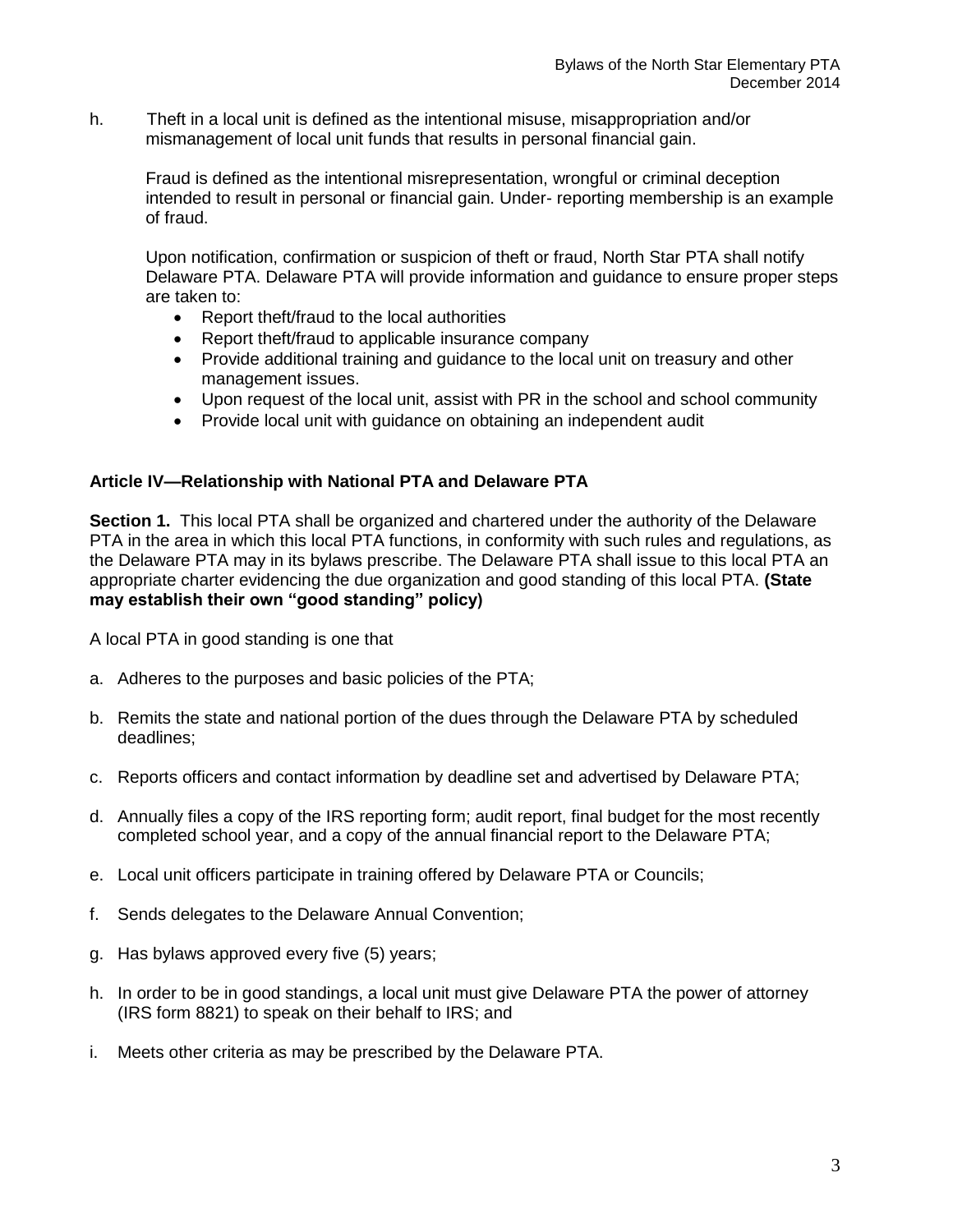**Section 2.** This local PTA shall adopt such bylaws for the government of the organization as may be approved by the Delaware PTA. Such bylaws shall not be in conflict with National PTA Bylaws or the bylaws of Delaware PTA.

**Section 3.** Bylaws of this local PTA shall include an article on amendments.

**Section 4.** Bylaws of this local PTA shall include a provision establishing a quorum.

**Section 5.** Each officer or executive committee member of this local PTA shall be a member of this local PTA.

**Section 6.** The bylaws of this local PTA shall prohibit voting by proxy.

**Section 7.** Only members of this local PTA who have paid dues for the current membership year may participate in the business of this local PTA.

**Section 8.** The charter of this local PTA shall be subject to withdrawal and the status of such organization as a local PTA shall be subject to termination, in the manner and under the circumstances provided in the bylaws of the Delaware PTA and Article III Section g of the local unit bylaws.

#### **Article V—Membership and Dues**

**Section 1.** Every individual who is a member of this local PTA is, by virtue of that fact, a member of the National PTA and of the Delaware PTA by which this local PTA is chartered, and is entitled to all the benefits of such membership.

**Section 2.** Each member of this local PTA shall pay annual dues to said organization. The amount of such annual dues shall include the portion payable to the Delaware PTA and the portion payable to National PTA.

**Section 3.** This local PTA shall conduct an annual enrollment of members but may admit individuals to membership at any time.

**Section 4.** The PTA membership year shall be from July 1<sup>st</sup> through June 30<sup>th</sup>

#### **Article VI—Officers**

**Section 1.** The officers of this local PTA shall be a president, vice president, secretary, treasurer, fundraising chair, director of school support, director of student services and immediate past president.

**Section 2.** Officers shall be elected in the month of May.

**Section 3.** The vote shall be conducted by ballot and a majority vote shall elect. When there is only one candidate for any office that election may be held by voice vote.

**Section 4.** The following provisions shall govern the eligibility of individuals to be officers of the North Star Elementary PTA: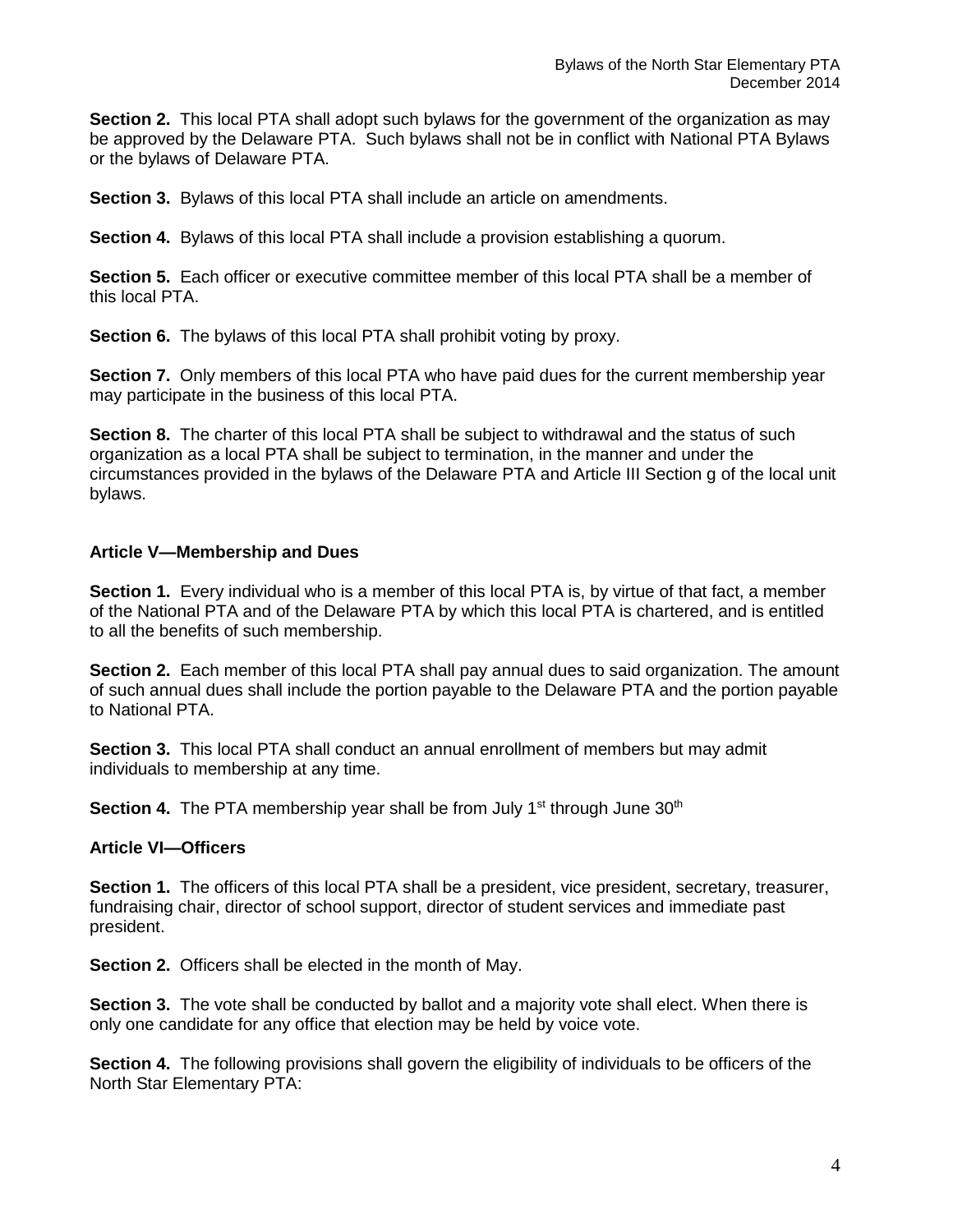- a. Each officer shall be a member of this local PTA.
- b. No officer may be eligible to serve more than two (2) consecutive terms in the same office.
- c. A person who has served in an office for more than one half (1/2) of a full term shall be deemed to have served a full term in such office.

**Section 5.** Officers shall assume their official duties on the first day of the new fiscal year July 1, in which they are elected and shall serve for a term of one (1) year or until their successors are elected, except for the office of treasurer which is a two year term.

**Section 6.** A vacancy occurring in the office of president shall be filled for the remainder of the unexpired term by the vice president. A vacancy in any office other than president shall be filled by a majority vote of the executive committee.

**Section 7.** There shall be a nominating committee composed of three (3) members who shall be elected by this local PTA at a regular general membership meeting at least one (1) month prior to the election of officers, as outlined in Article VI, Section 2.

- a. The committee shall elect its chair.
- b. The nominating committee shall nominate an eligible person for each office to be filled and report its nominees at the regular general membership meeting in May, at which time additional nominations may be made from the floor.
- c. Only those individuals who are current members of this local PTA and who have signified their consent to serve if elected shall be nominated for, or elected to, such office.

#### **Article VII—Duties of Officers**

**Section 1.** The president shall:

- a. Preside at all meetings of this local PTA;
- b. Serve as an ex officio member of all committees except the nominating committee;
- c. Coordinate the work of the officers and committees of this local PTA in order that the purposes may be promoted;
- d. Perform such other duties as may be provided for by these bylaws, prescribed by the parliamentary authority, or directed by the executive committee.
- e. Attend DPTA board of managers' meetings, or appoint a representative to attend.
- f. Serve a one (1) year term as president or until a successor is elected and then assume the presidency the following year.
- g. Serve as immediate past president for one (1) year following the term as president.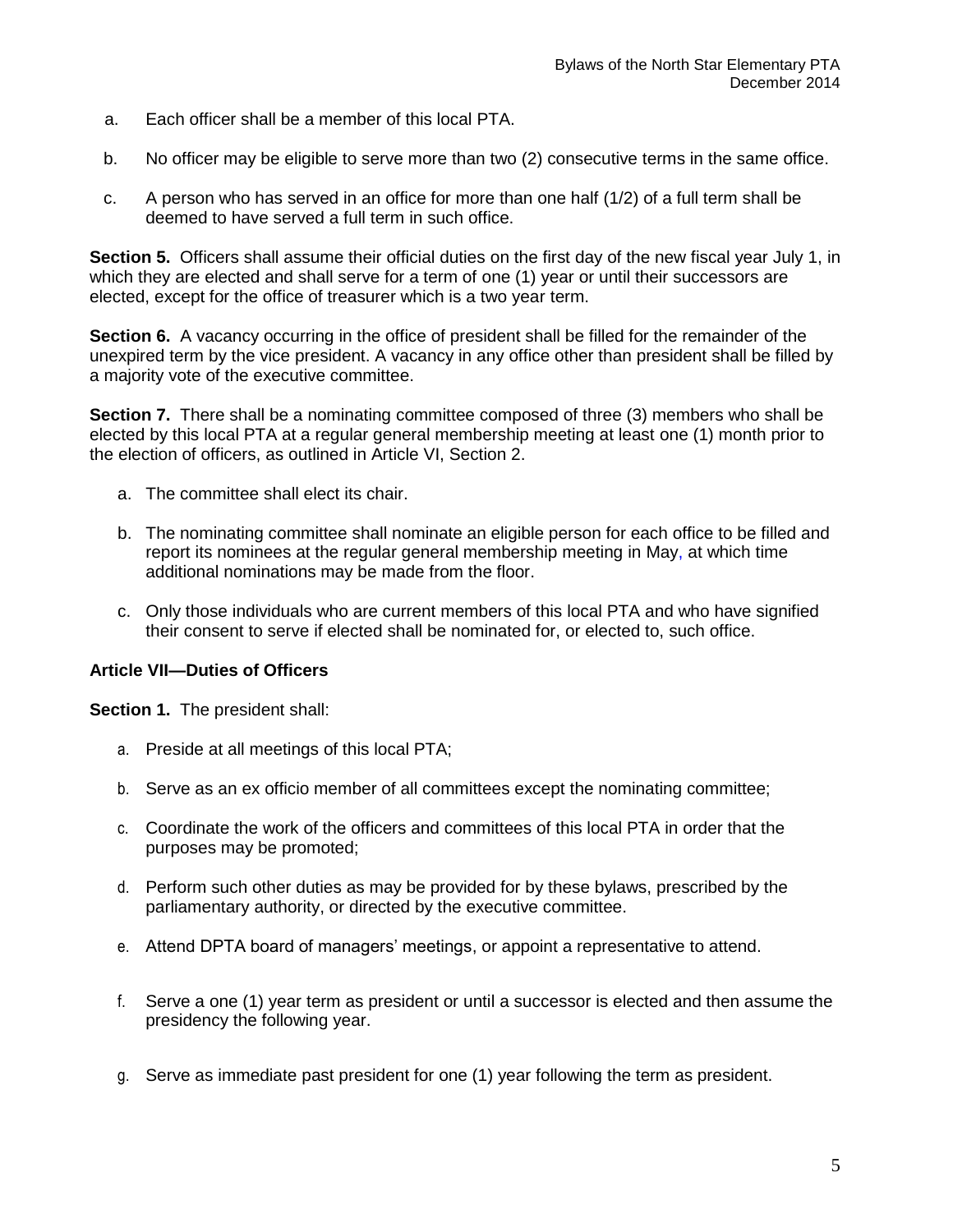h. Act as a PTA liaison to the school administration.

**Section 2.** The vice president shall:

- a. Act as aide to the president;
- b. In their designated order perform the duties of the president in the president's absence or inability to serve;
- c. Perform such other duties as may be provided for by these bylaws, prescribed by the parliamentary authority, or directed by the president, or the executive committee.
- d. Serve a one (1) year term as vice president and then assume the presidency the following year.

**Section 3.** The secretary shall:

- a. Record the minutes of all meetings of the North Star Elementary PTA;
- b. Be prepared to read the records of any previous meetings;
- c. File all records;
- d. Have a current copy of the bylaws;
- e. Maintain a membership list;
- f. Perform such other duties as may be provided for by these bylaws, prescribed by the parliamentary authority, or directed by the president, or the executive committee.
- g. Serve a one (1) year term or until a successor is elected.

**Section 4.** The treasurer shall:

- a. Collect all monies and deposit in the PTA bank account. Record deposit slip with applicable committee chair signature on deposit slip. In absence of the treasurer, the president or vice president may collect and deposit monies.
- b. Have checks and vouchers signed by two people; the treasurer and one other Executive Board member (the president if possible). Not issue any check unless accompanied by a check request that has been approved and signed by treasurer and one other Executive Board member (the president if possible). For checks made payable to the treasurer the check request and check will be approved by two other Executive Board members who are listed signatories at the bank. In the absence of the treasurer, the president assumes this responsibility. Prepare monthly treasurers report and bank reconciliations.
- c. Present the treasurers report and bank reconciliations to the Executive Board and at general membership meetings.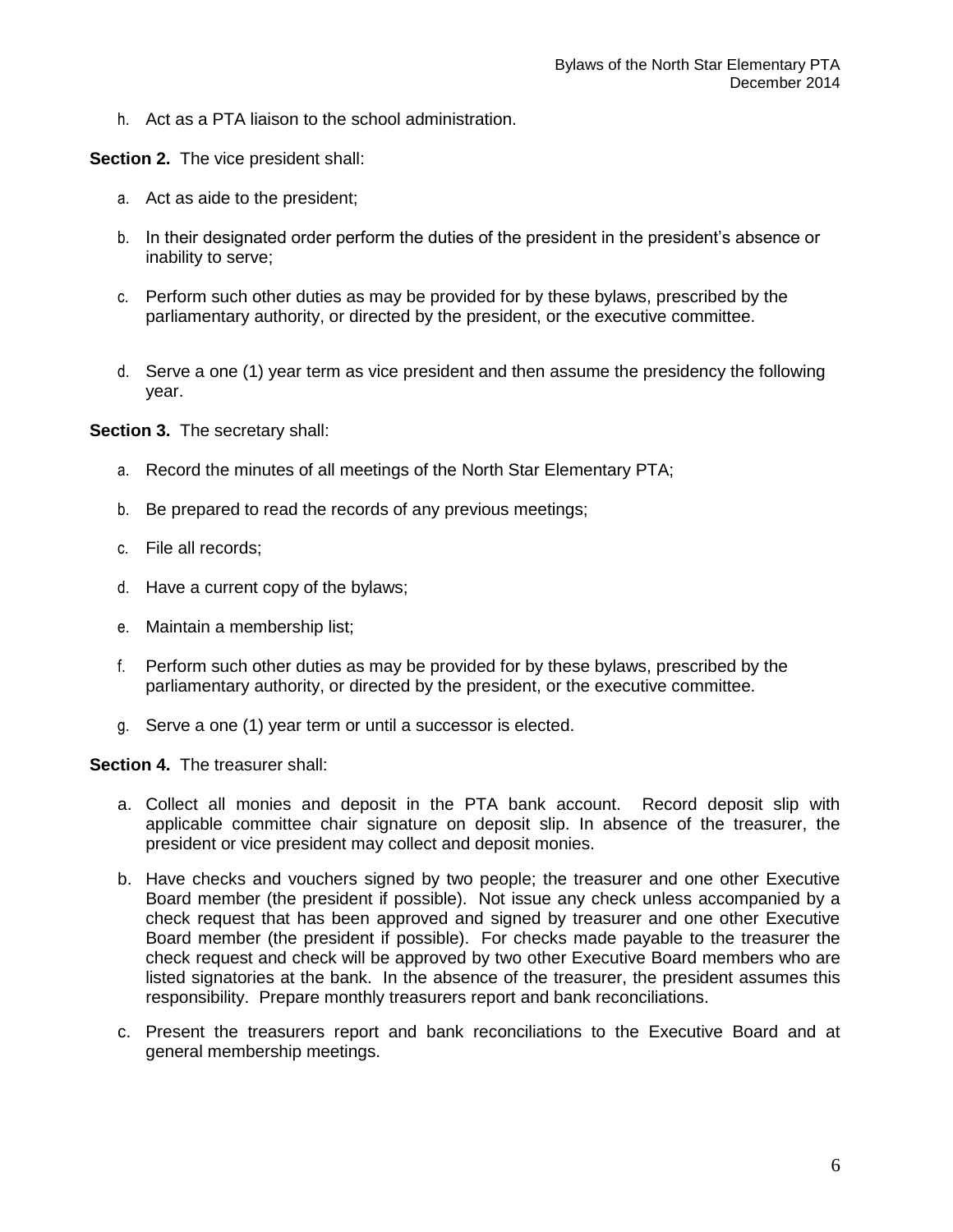- d. Keep accurate records of all receipts which are to be kept in a binder as they are property of the PTA. This binder should be available for inspection/review by any Executive Board member at anytime. This binder must also be passed onto newly elected treasurer.
- e. Submit the books annually for an audit by an auditing committee selected by the Executive Board or a licensed professional by July 31;
- f. Report the findings of the annual audit to the Executive Board and general membership.
- g. Maintain continuous and direct communication with the President and Executive Board regarding the finances of this local PTA.
- h. Working with the President, be responsible for completing and forwarding all required tax forms and insurance forms to appropriate agencies.
- i. Perform such other duties as may be provided by these by-laws, prescribed by the parliamentary authority, or directed by the President or the Executive Board.
- j. Serve a two (2) year term or until a successor is elected.

**Section 5.** The immediate past president shall

- a. Serve as an aid and advisor to the president;
- b. Perform other duties as assigned;
- c. Serve a one year term or until a successor is elected as immediate past president after serving as president.

**Section 6.** The director of fundraising shall

- a. Oversee the fundraising committees;
- b. Ensure fundraising activities are reviewed, approved, coordinated, and scheduled appropriately;
- c. Be the primary liaison between the fundraising committee chairs and the executive board;
- d. Report on fundraising activities at PTA meetings;
- e. Serve a one (1) year term or until a successor is elected.

**Section 7.** The director of student services shall

- a. Oversee the activities of committees pertaining to student activities and services like school pictures, yearbook, student of the week, post office, family activities, etc.;
- b. Ensure that student related activities are reviewed, approved, coordinated and scheduled appropriately;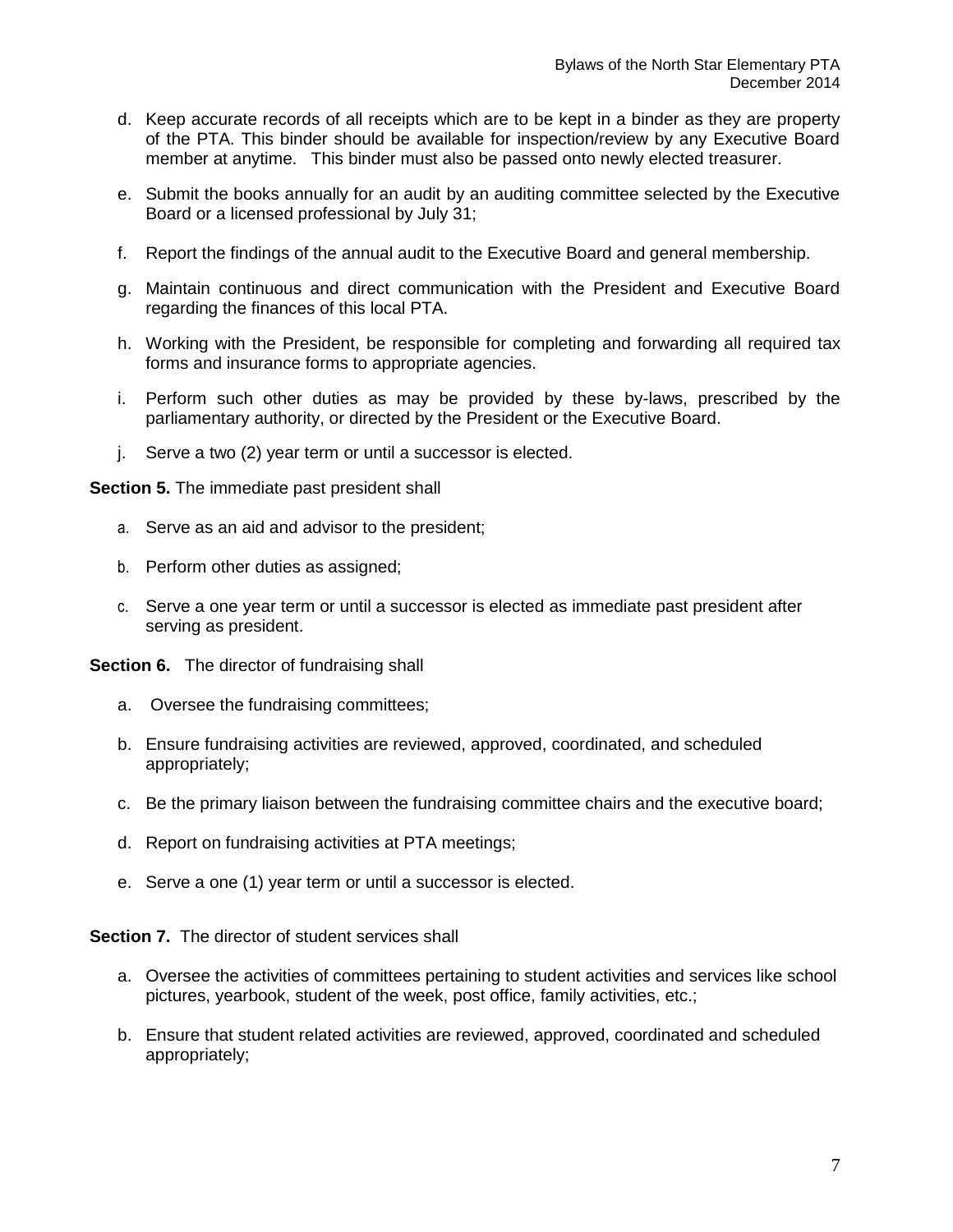- c. Be the primary liaison between the student service committee chairs and the executive board;
- d. Report on student related activities via a written report at monthly PTA meetings;
- e. Serve a one (1) year term or until a successor is elected.

#### **Section 8.** The director of school support shall

- a. Oversee the activities of committees pertaining to school support like library, staff appreciation, web site, news letter, opening day, playground, etc.
- b. Ensure that school support activities are reviewed, approved, coordinated and scheduled appropriately;
- c. Be the primary liaison between the school support committee chairs and the executive board;
- d. Report on school support related activities via a written report at monthly PTA meetings;
- e. Serve a one (1) year term or until a successor is elected.

#### **Article VIII—Executive Committee**

**Section 1.** The affairs of the North Star Elementary PTA shall be managed by the executive committee in the intervals between local PTA general membership meetings.

**Section 2.** Each executive committee member shall be a member of this local PTA.

**Section 3**. The members of the executive committee shall be

- a. elected officers;
- b. standing committee chairs, special committee chairs, teacher representatives, principal or representative.
- c. The president may appoint a parliamentarian, subject to approval of the executive committee of this local PTA.

**Section 4.** Duties of the executive committee shall be to

- a. Carry out such business as may be referred to it by the membership of the association;
- b. Appoint standing committee chairs
- c. Approve the work of the committees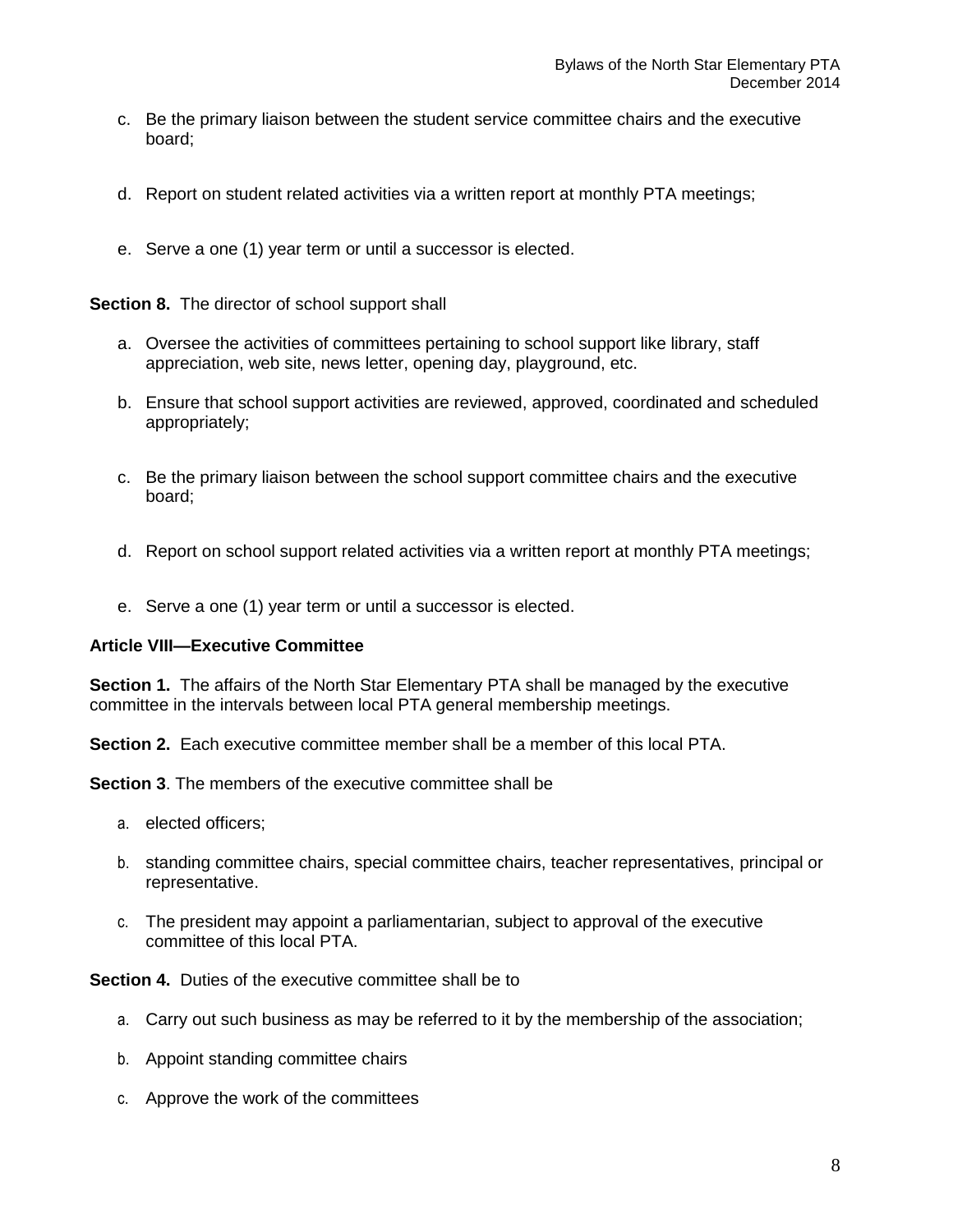- d. Create special committees;
- e. Create a report of the regular general membership meetings of this local PTA;
- f. Select an auditor or an auditing committee to audit the treasurer's accounts;
- g. Prepare and submit an annual budget to this local PTA's general membership for adoption;
- h. Approve payment of routine bills within the limits of the approved budget;
- i. Oversee activities of established committees, any other business as it relates to PTA functions and processes.

**Section 5.** If any member of the executive committee shall at any time cease to meet the qualifications or fulfill the duties of the position, that person may be removed by resolution adopted by a majority vote of the executive committee.

**Section 6.** Regular meetings of the executive committee shall be held with the date and time to be fixed by the executive committee at its first meeting of the year.

**Section 7.** Special meetings of the executive committee may be called by the president or when requested by a majority of the members upon 5 days' written notice to each member of the executive committee.

**Section 8.** At all meetings of the executive committee, a majority of the members of the executive committee shall constitute a quorum for the transaction of business.

**Section 9.** Upon the expiration of the term of office or when individuals cease to hold the position that entitles them to be a member of the executive committee, they shall automatically cease to be a member of the executive committee and shall be relieved of all duties and responsibilities incident to such membership. All records, books, and other materials pertaining to the position shall be turned over to the president and all funds pertaining to the position shall be returned to the treasurer within 14 days.

#### **Article IX—Committees**

**Section 1**. Only members of this local PTA shall be eligible to serve in any elective or appointive positions.

**Section 2.** The standing committees of this local PTA shall be

a. Legislative, membership, nominating and bylaws.

**Section 3.** The executive committee may create such special committees, as it may deem necessary to promote the purposes of PTA and carry on the work of this local PTA.

**Section 4.** The term of office of a committee chair shall be one (1) year or until the selection of a successor.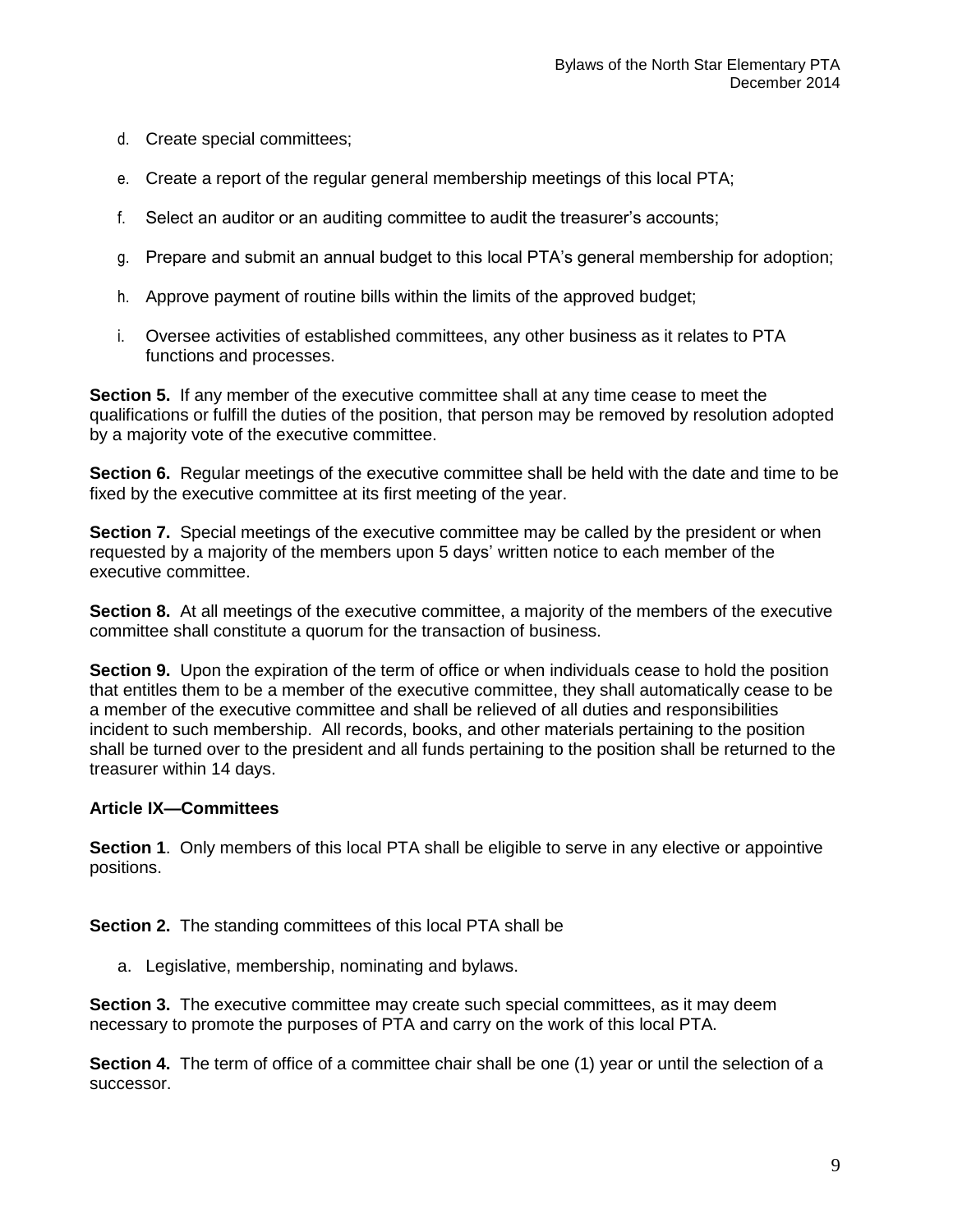**Section 5.** The chair of each committee shall present a plan of work to the executive committee for approval. No committee work shall be undertaken without the consent of the executive committee.

#### **Article X—General Membership Meetings**

**Section 1**. Regular meetings of this local PTA shall be held each month, unless otherwise provided by this local PTA, or the executive committee. Seven (7) days notice shall be given to the membership of any change of date.

**Section 2**. Special meetings of this local PTA may be called by the president or by a majority of the executive committee, five (5) days notice having been given.

**Section 3**. The annual meeting shall be held in September.

**Section 4.** Ten (10) members shall constitute a quorum for the transaction of business in any meeting of this local PTA.

## **Article XI—Delaware PTA Convention**

**Section 1**. This local PTA shall be represented at the annual meeting of the Delaware PTA by the president, or appointed alternate, plus one additional delegate per 20 members.

- a. All representatives to the Delaware PTA convention must be members of this local PTA.
- **b.** Delegates and their alternates shall be chosen majority vote in September.

#### **Article XII—Fiscal Year (If required by state PTA)**

The fiscal year of the North Star Elementary PTA shall begin on July 1<sup>st</sup> and end on the following June 30<sup>th</sup>.

#### **Article XIII—Parliamentary Authority**

The rules contained in the current edition of *Robert's Rules of Order, Newly Revised* shall govern North Star Elementary PTA in all cases in which they are applicable and in which they are not in conflict with National PTA Bylaws, the Delaware PTA Bylaws, special rules of order or Articles of Incorporation.

#### **Article XIV—Amendments**

**Section 1.** These bylaws may be amended at any regular general membership meeting of the [local PTA name] by a two-thirds vote of those present and voting, provided the amendments have been approved by the executive committee and notice of proposed amendments has been provided to the membership ten (10) prior to the meeting.

**Section 2.** The executive committee, by a majority vote, may authorize the Committee on Bylaws to submit a revised set of bylaws as a substitute for the existing bylaws.

**Section 3.** Submission of amendments or revised bylaws for approval by the Delaware PTA shall be in accordance with the bylaws or regulations of the Delaware PTA.